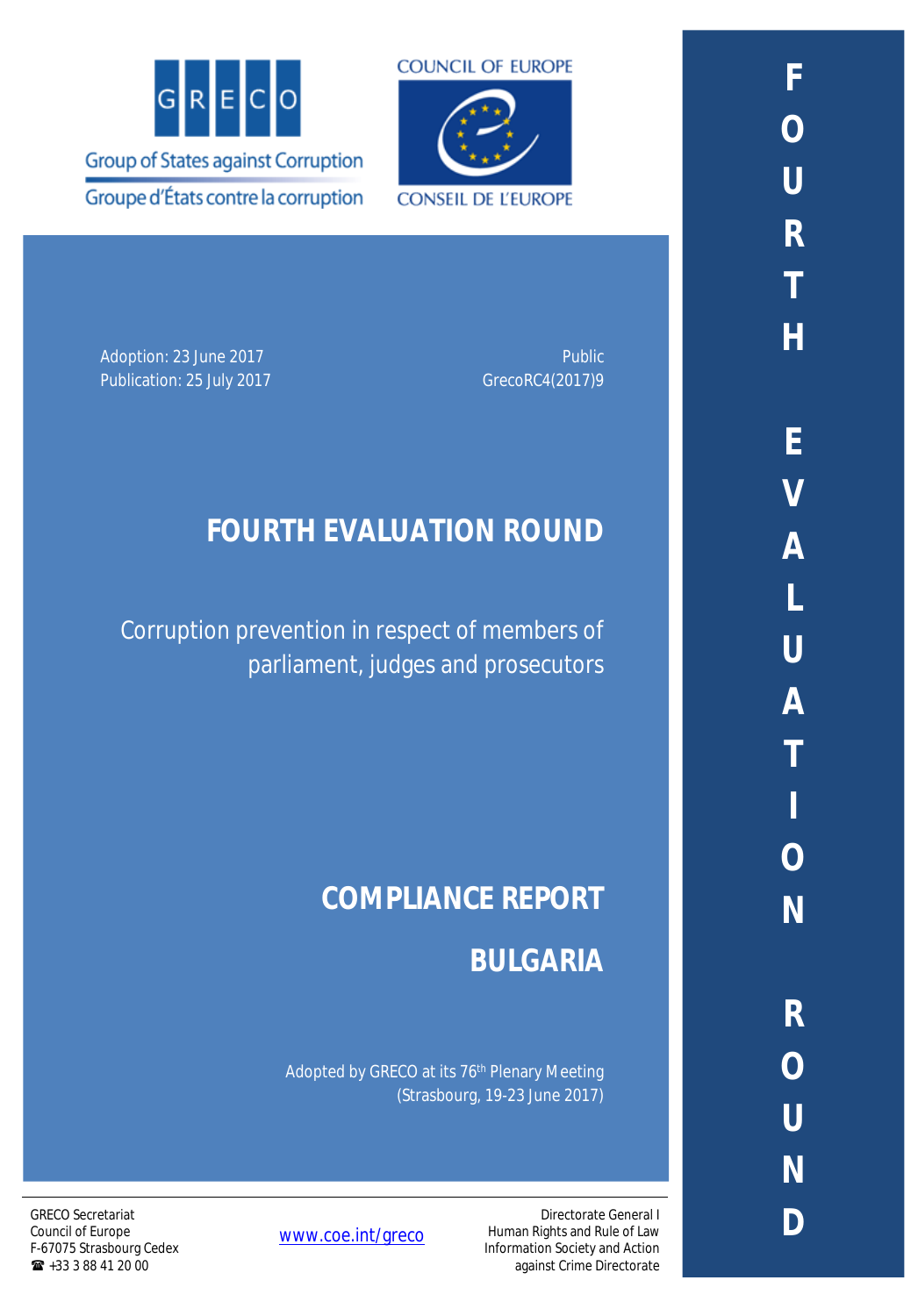### **I. INTRODUCTION**

- 1. The Compliance Report assesses the measures taken by the authorities of Bulgaria to implement the recommendations issued in the Fourth Round Evaluation Report on Bulgaria which was adopted at GRECO's 67th Plenary Meeting (27 March 2015) and made public on 13 May 2015, following authorisation by Bulgaria ([Greco Eval](https://rm.coe.int/CoERMPublicCommonSearchServices/DisplayDCTMContent?documentId=09000016806c983f)  [IV Rep \(2014\) 7E\)](https://rm.coe.int/CoERMPublicCommonSearchServices/DisplayDCTMContent?documentId=09000016806c983f). GRECO's Fourth Evaluation Round deals with "Corruption prevention in respect of members of parliament, judges and prosecutors".
- 2. As required by GRECO's Rules of Procedure, the authorities of Bulgaria submitted a Situation Report on measures taken to implement the recommendations. This report was received on 14 October 2016 and on 26 January 2017 and served, together with the information submitted subsequently, as a basis for the Compliance Report.
- 3. GRECO selected Albania and Ireland to appoint Rapporteurs for the compliance procedure. The Rapporteurs appointed were Ms Lorena PULLUMBI, on behalf of Albania and M. John GARRY, on behalf of Ireland. They were assisted by GRECO's Secretariat in drawing up the Compliance Report.
- 4. The Compliance Report assesses the implementation of each individual recommendation contained in the Evaluation Report and establishes an overall appraisal of the level of the member's compliance with these recommendations. The implementation of any outstanding recommendation (partially or not implemented) will be assessed on the basis of a further Situation Report to be submitted by the authorities 18 months after the adoption of the present Compliance Report.
- **II. ANALYSIS**
- 5. GRECO addressed 19 recommendations to Bulgaria in its Evaluation Report. Compliance with these recommendations is dealt with below.

*Corruption prevention in respect of members of parliament*

**Recommendation i.**

- 6. *GRECO recommended i) ensuring the effective enforcement in practice of the provisions of the Rules of Procedure regulating the Assembly's interaction with civil society, commercial and non-commercial entities and citizens and their participation in the law-making process; and ii) putting in place more adequate timelines for considering bills within the Assembly as the means of securing meaningful and effective engagement by all interested parties.*
- 7. First, the authorities state that, on 23 April 2015, a new structure, the Public Council, was established under the National Assembly's Committee on Interaction with Non-Governmental Organisations and Citizens' Complaints. It is composed of 22 members representing NGOs active in different fields. From 30 April 2015 to 30 September 2016, the Public Council submitted specific proposals for amending nine laws. In addition, from January 2015 to October 2016, 503 opinions were submitted by NGOs to the National Assembly's permanent committees, and civil society representatives were invited to the committee meetings for the consideration of the respective draft laws.
- 8. Furthermore, amendments to the National Assembly's Rules of Procedure were adopted on 27 October 2016. The new composition of the National Assembly elected in April 2017 has adopted new Rules of Procedure without amending the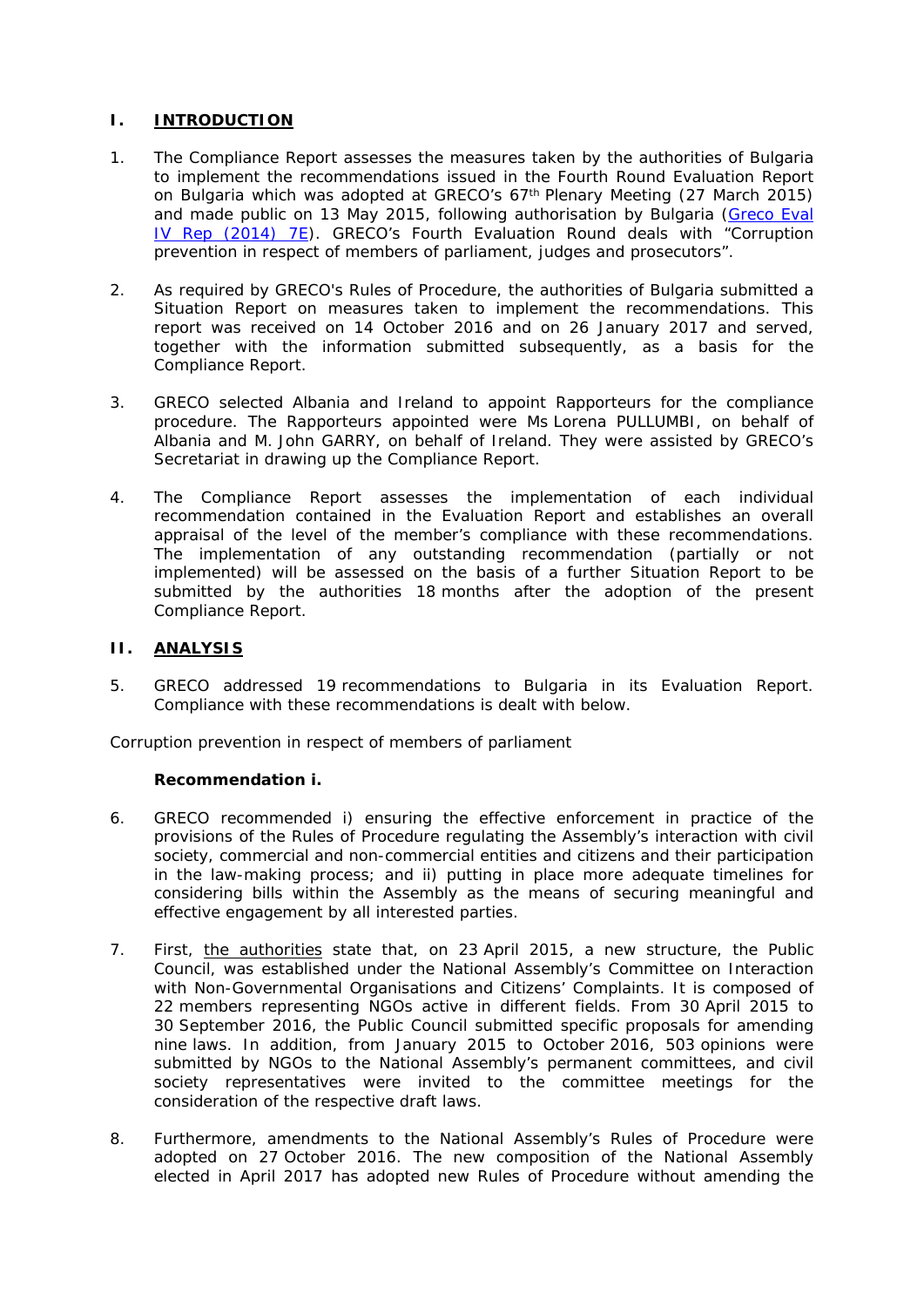relevant provisions at issue.<sup>1</sup> The authorities state that one of the main purposes of the amendments was to ensure effective transparency of the legislative process and to enhance interaction with civil society and other interested parties. Amendments provide for the establishment of a single informative dossier for each draft law where the whole process of consideration of the draft should be reflected, including proposals made by civil society and other interested parties as well as discussions (Art. 76, para. 6). In addition, in order to enhance transparency of the legislative process, a mandatory requirement is introduced whereby members of parliament must provide the rationale of their proposals concerning draft laws, be they written proposals or oral proposals made during the meetings of the respective parliamentary committee. This information is to be included in the report of the respective committee (Art. 83, paras. 1 and 5).

- 9. Secondly, the authorities note that recent amendments to the National Assembly's Rules of Procedure aim at establishing adequate timelines for considering draft legislation and securing effective public engagement in the legislative process. In particular, the deadline whereby draft laws had to be considered by committees at first reading within three weeks from their receipt by committee members is now removed and a deadline of two months (Art. 78, para. 3) will be applied to the consideration of draft laws at first reading by committees, with the participation of civil society representatives and other interested parties. In addition, the deadline for the consideration of draft laws by committees at second reading is abolished (Art. 83, para. 5).
- 10. The authorities also recall that draft laws submitted to the National Assembly are immediately registered in a Public Register "Bills" (Art. 76, para. 1) and from that moment any interested person can consult them. The President allocates the draft law within three days to a committee, which then starts discussions on the draft law no earlier than 24 hours afterwards (Art. 78, para. 1). The authorities contend that this means that civil society representatives and other interested parties have at least four days to submit opinions; they can also attend the meetings of the committee examining the draft law at first reading (Art. 32). Further, committees must request opinions from the relevant authorities and organisations on bills submitted by MPs regulating labour and insurance relations, rights of persons with disabilities and related to the judiciary (Art. 79, paras 2-5). The authorities consider that this will allow careful examination and consideration of all proposals made during consultations on draft laws (before their submission to the Plenary), including those made by civil society and other interested parties. The authorities indicate that, in practice, between April 2015 and June 2017, out of 547 bills submitted to the National Assembly, 293 were adopted, only 15 of which followed a fast-track procedure before the parliamentary committees concerned. Further, 5 of the 15 bills were submitted by the Government, hence already published on its website, in areas requiring rapid legislation and the majority of the remaining 10 were submitted by MPs with cross-party support.
- 11. In addition, draft laws may not be considered at first reading by the National Assembly plenary before 24 hours have elapsed following the submission of the report of the Committee in charge (Art. 36, para. 3 and Art. 79, para. 1). Finally, the authorities argue that the practice regarding the use of the minimum period to discuss draft laws by committees is exceptional and is mainly applied because of the expiration of statutory limitations for exercising legal rights.
- 12. GRECO takes notes of the information provided by the authorities. As to the first part of the recommendation, GRECO welcomes the setting-up of the Public Council under the Committee on Interaction with Non-Governmental Organisations and

<sup>1</sup> [www.parliament.bg/en/rulesoftheorganisations](http://www.parliament.bg/en/rulesoftheorganisations)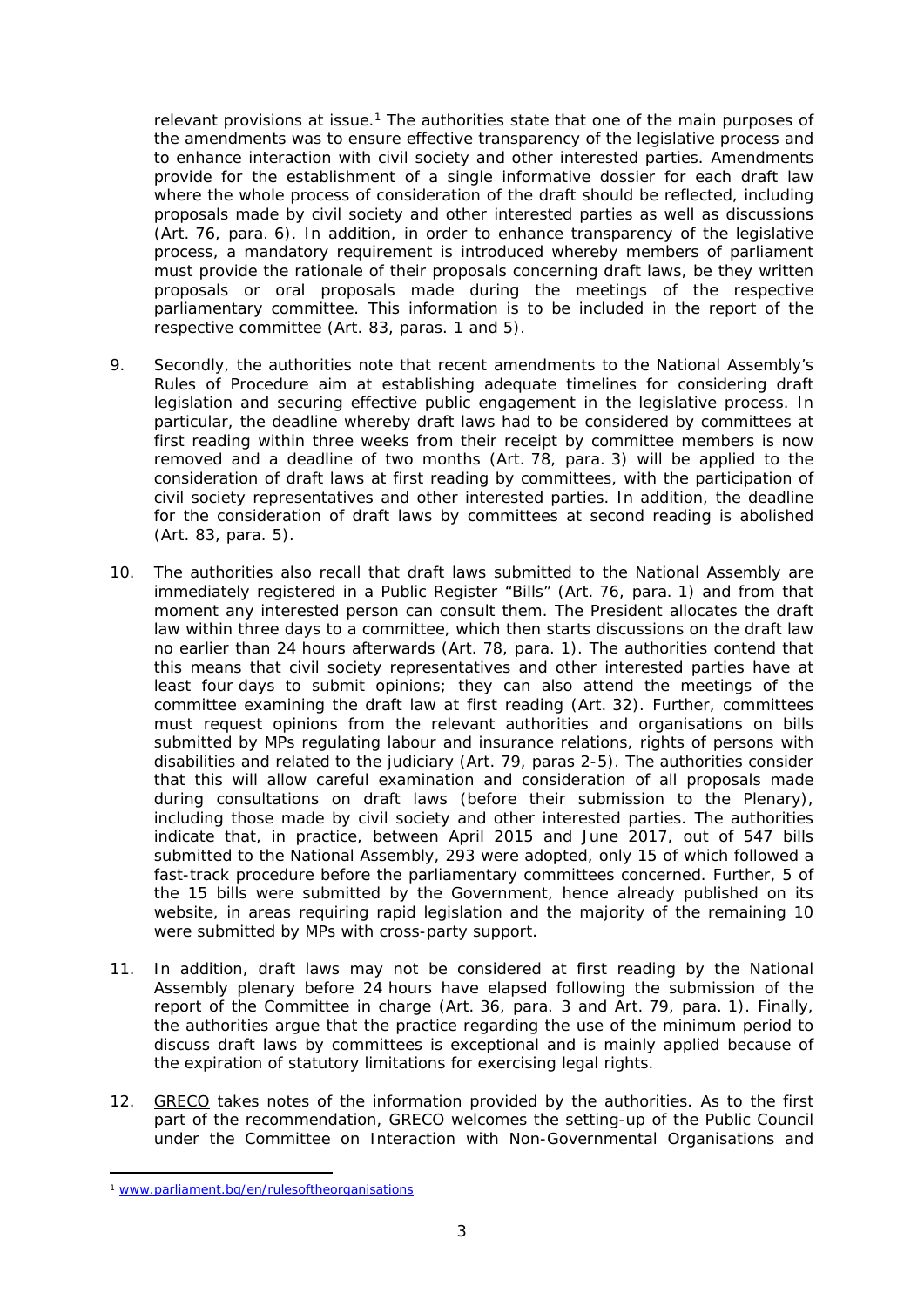Citizens' Complaints as way of better involving civil society in the legislative process by providing a framework for putting forward their proposals for amendments. It also sees as positive developments both the introduction of single informative dossiers for each draft law, including proposals made by civil society and discussions on the draft, and the requirement for MPs to substantiate their proposals regarding draft laws. GRECO considers that these developments respond to the first part of the recommendation.

13. On the second part of the recommendation, GRECO takes notes of the extension of deadlines for the consideration by committees of draft laws at first readings and removal of any deadline at second readings in the Rules of Procedures, which potentially provides additional time for the examination of proposals from civil society interlocutors. As to the possibility for parliamentary committees of holding debates within 24 hours after receiving draft laws, GRECO notes from the statistics furnished by the authorities that in practice this has been used in a limited number of cases since the adoption of the Evaluation Report. Therefore, GRECO considers that this part of the recommendation has also been implemented.

#### 14. GRECO concludes that recommendation i has been implemented satisfactorily.

**Recommendation ii.**

- 15. *GRECO recommended that i) consistent enforcement of Section II of the Rules of Procedure on "Ethical rules of conduct" be ensured and the specific sanctions triggered by each infringement of ethical principles clarified; and that ii) awareness of the ethical standards of conduct be promoted and deepened via designated guidance, training and counselling (including confidential) for MPs on issues such as conflicts of interest, the limits on contacts with third parties, gifts, etc.*
- 16. The authorities state that the aforementioned amendments to the National Assembly's Rules of Procedure of 2016 (see paragraph 8) introduce specific sanctions for breaches of ethical rules and establish a procedure for their imposition. In particular, the Committee on Anti-Corruption, Conflicts of Interest and Parliamentary Ethics (CACP) may impose the following sanctions: reprimand, censure and temporary suspension from participating in up to three committee meetings. An MP who is suspended from participating in committee meetings will not be entitled to remuneration for these meetings (Art. 153, Rules of Procedure). In addition, the amendments provide that any MP, individual or legal person may file a complaint with the CACP or report an infringement of the ethical standards to it. The latter is empowered to impose one of the above sanctions after hearing the MP and examining all materials related to the breach of ethical rules. The CACP will publish the decision in the Public Registry of the National Assembly after it has been notified to the MP. This MP is entitled to give his/her opinion on the decision, which is also to be published in the said registry (Art. 154, Rules of Procedure).
- 17. In addition, the authorities report that, to raise awareness of the ethical rules, the above-mentioned amendments to the Rules of Procedure provide that the CACP must give advisory opinions to MPs on the implementation of ethical standards of conduct. Upon request by an MP, the "provision of clarifications" (i.e. guidance and counselling) can be made confidentially (Art. 150, Rules of Procedure).
- 18. GRECO welcomed in its Evaluation Report the inclusion of a section on "Ethical rules of conduct" in the Rules of Procedure. GRECO notes that a procedure has now been put in place to deal with breaches of ethical rules, which involves the CAPC imposing sanctions in case of infringements by MPs, and that any MP, individual or legal person can file a complaint with the CAPC or report an infringement to it. The decision linked to disciplinary proceedings against an MP will be published in the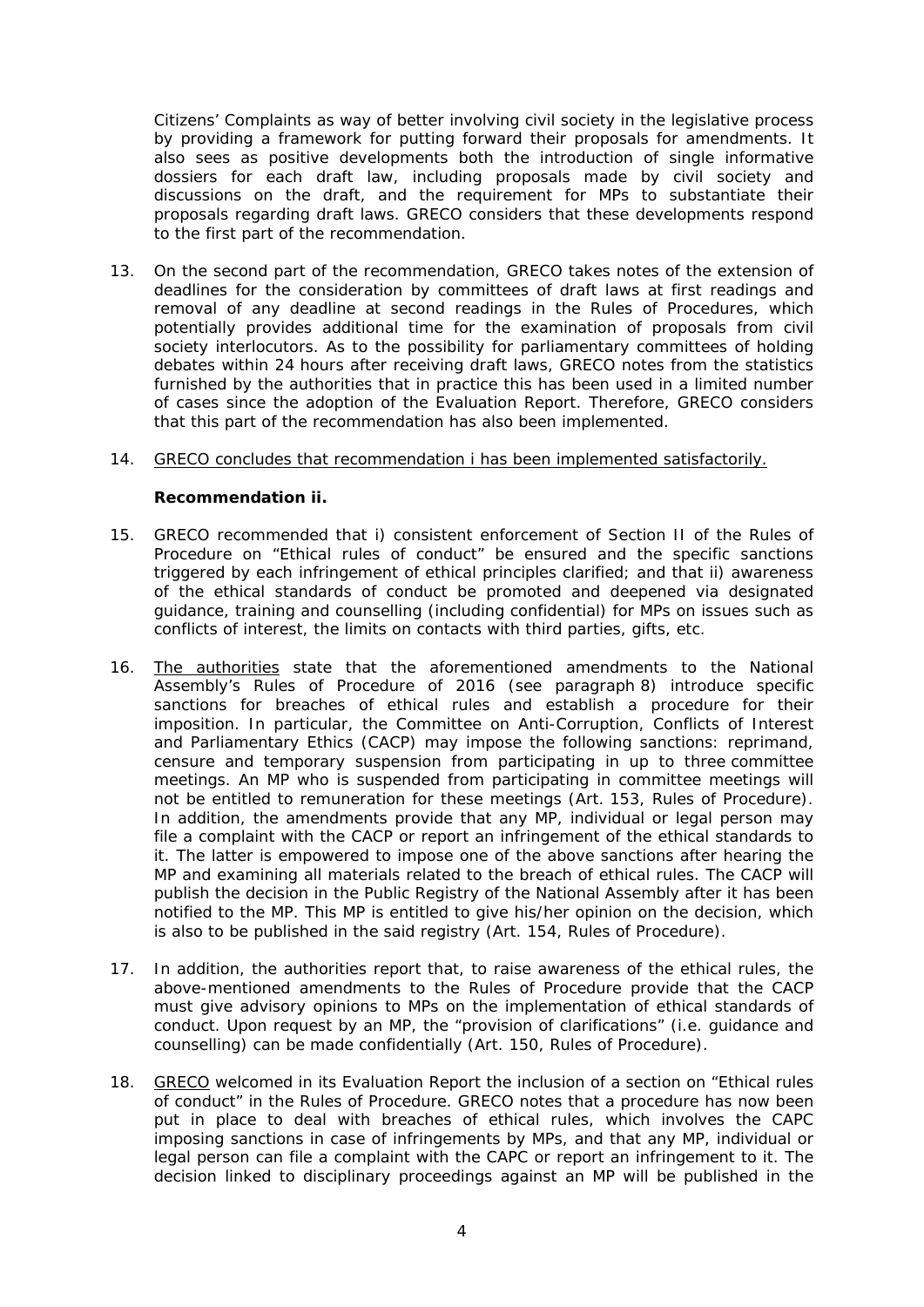National Assembly Public Registry. GRECO welcomes this development and the awareness raising measures taken in line with the second part of the recommendation.

19. GRECO concludes that recommendation ii has been implemented satisfactorily.

**Recommendations iii and iv.**

- 20. *GRECO recommended:*
	- *i*) carrying out an independent evaluation of the effectiveness of the system *for disclosure and ascertainment of conflicts of interest and of its impact on the prevention and detection of corruption amongst officials most exposed to it, including MPs, and taking appropriate corrective action (e.g. eliminating any contradictions in the regulatory framework, revising the mandates of responsible oversight bodies, supplying them with commensurate resources, etc.); and ii) ensuring that MPs' private interests – irrespective of whether they are declared regularly or ad hoc – are subject to substantive and regular checks by an independent oversight body within a reasonable timeframe and that an efficient co-operation is established between the authorities supervising MPs' compliance with the rules on conflicts of interest and on asset disclosure. (recommendation iii)*
	- i) carrying out an independent evaluation of the impact of the asset disclosure *and verification system on the prevention and detection of corruption amongst officials most exposed to it, including MPs, and taking appropriate corrective action (e.g. revising the mandate of the oversight body, supplying it with commensurate resources or designating, as the need may be, another institution equipped with adequate means for this purpose); and ii) ensuring that MPs' declared assets are subject to substantive regular checks by an independent oversight body within a reasonable timeframe. (recommendation iv)*
- 21. The authorities state that in 2016 the Commission for Prevention and Ascertainment of Conflict of Interest (CPACI) prepared an analysis on the application of the Law on Prevention and Ascertainment of Conflict of Interest (LCI), covering a period of five years (June 2011 to June 2016). This analysis is focused, *inter alia*, on: the definitions of conflict of interest; the prohibitions of certain activities after leaving a public office; violations related to declaration of the circumstances specified in the law; and sanctions. The analysis has been presented to the National Assembly, including the Committee of Legal Affairs and the Committee on Anti-Corruption, Conflicts of Interest and Parliamentary Ethics, the President, the Prime Minister and the Minister of Justice. The analysis was used for the consideration of the possible legislative and institutional actions aimed at improving the system of prevention of conflicts of interest, including in the context of the parliamentary discussion on the draft Law on Prevention of Corruption and Forfeiture of Illegal Assets (LPC).
- 22. In respect of the second part of the recommendation, the authorities indicate that on 13 April 2016 the Government submitted the draft LPC to the National Assembly. The draft law provides for the establishment of a single anti-corruption independent body (National Bureau for Prevention of Corruption and Forfeiture of Illegally Acquired Property), combining the functions of verifying asset declarations and assessing conflicts of interest and illegally acquired property regarding highlevel public officials, including MPs. In the draft there is a separate chapter on cooperation between public authorities. It provides for a detailed regulation of the declarations submitted by the high-level public officials, including MPs, and their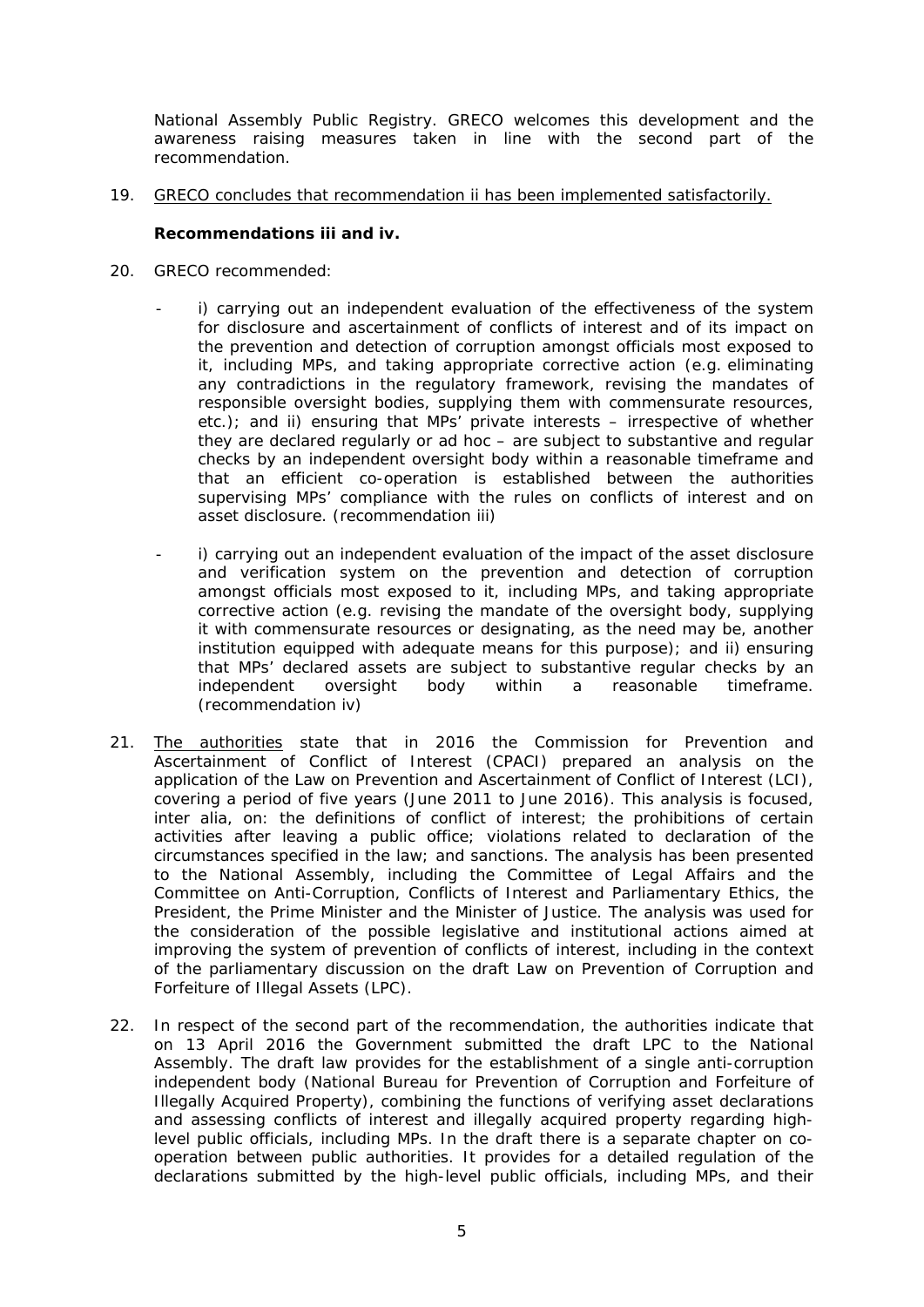checks. The draft was adopted by the National Assembly at first reading on 30 June 2016, but had not been finally adopted before the early dissolution of the National Assembly in January 2017.

23. GRECO welcomes the fact that, in line with its recommendation, an assessment of both the framework in place to prevent conflicts of interest and the verification of asset declarations was carried out by an independent body, the CPACI, and that it served as a basis for the preparation of the draft LPC with the aim, *inter alia*, of establishing an independent agency to oversee the verification of asset declarations, the assessment of conflicts of interest and illegally acquired property in respect of MPs. However, the adoption of the LPC is still pending. GRECO recalls that in putting in place this new control system, attention should be given to ensuring that checks are substantive, regular and carried out within reasonable time.

#### 24. GRECO concludes that recommendations iii and iv have been partly implemented.

#### *Corruption prevention in respect of judges*

**Recommendation v.**

- 25. *GRECO recommended that, in order to help the Supreme Judicial Council to fully assert its legitimacy and credibility and to strengthen its role as guarantor of the independence of judges, decisions on judges' appointment, career, attestation and discipline should be taken by a composition of the Council that is made up of a majority of judges elected by their peers.*
- 26. The authorities indicate that, on 16 December 2015, the National Assembly adopted amendments to the Constitution aimed at strengthening the integrity and independence of magistrates.<sup>2</sup> These amendments changed the structure and organisation of the Supreme Judicial Council (SJC), including its division in judges and prosecutors colleges. The constitutional amendments were reflected in subsequent amendments to the Law on Judiciary (LOJ) adopted by the National Assembly on 31 March and 27 July 2016. The SJC Judges College consists of 14 members, including the presidents of the Supreme Court of Cassation and the Supreme Administrative Court, six members elected by the judges, and six members from the National Assembly (Art. 130a, para. 3, Constitution; Art. 30, para. 3, LOJ). The Constitution (Art. 130a, para. 5) and the LOJ (Art. 30, para. 5) provides that the SJC Judges College has a number of powers in respect of judges, including to (i) appoint, promote, transfer and release from office; (ii) carry out periodic and other appraisals of judges and address matters concerning the acquisition and restoration of tenure; (iii) impose disciplinary sanctions of demotion and release from office of judges; (iv) appoint and release the administrative heads and the deputy administrative heads of courts with the exception of the Chairperson of the Supreme Court of Cassation and the Chairperson of the Supreme Administrative Court; (v) take other decisions on the organisation of the activities of the courts.
- 27. GRECO takes note of the information provided by the authorities. In its evaluation report, GRECO noted that the SJC dealt with three professions (judges, prosecutors and investigative magistrates), that there were only six judges out of 25 members, including for procedures concerning exclusively judges' career (appointment, attestation, promotion and disciplinary matters), and that 11 members were elected by the National Assembly. GRECO underlined that it was imperative that the SJC be insulated from undue influence by other branches of power as well as by

<sup>2</sup> In the Bulgarian context, the term "magistrate" refers to judges, prosecutors and investigating magistrates.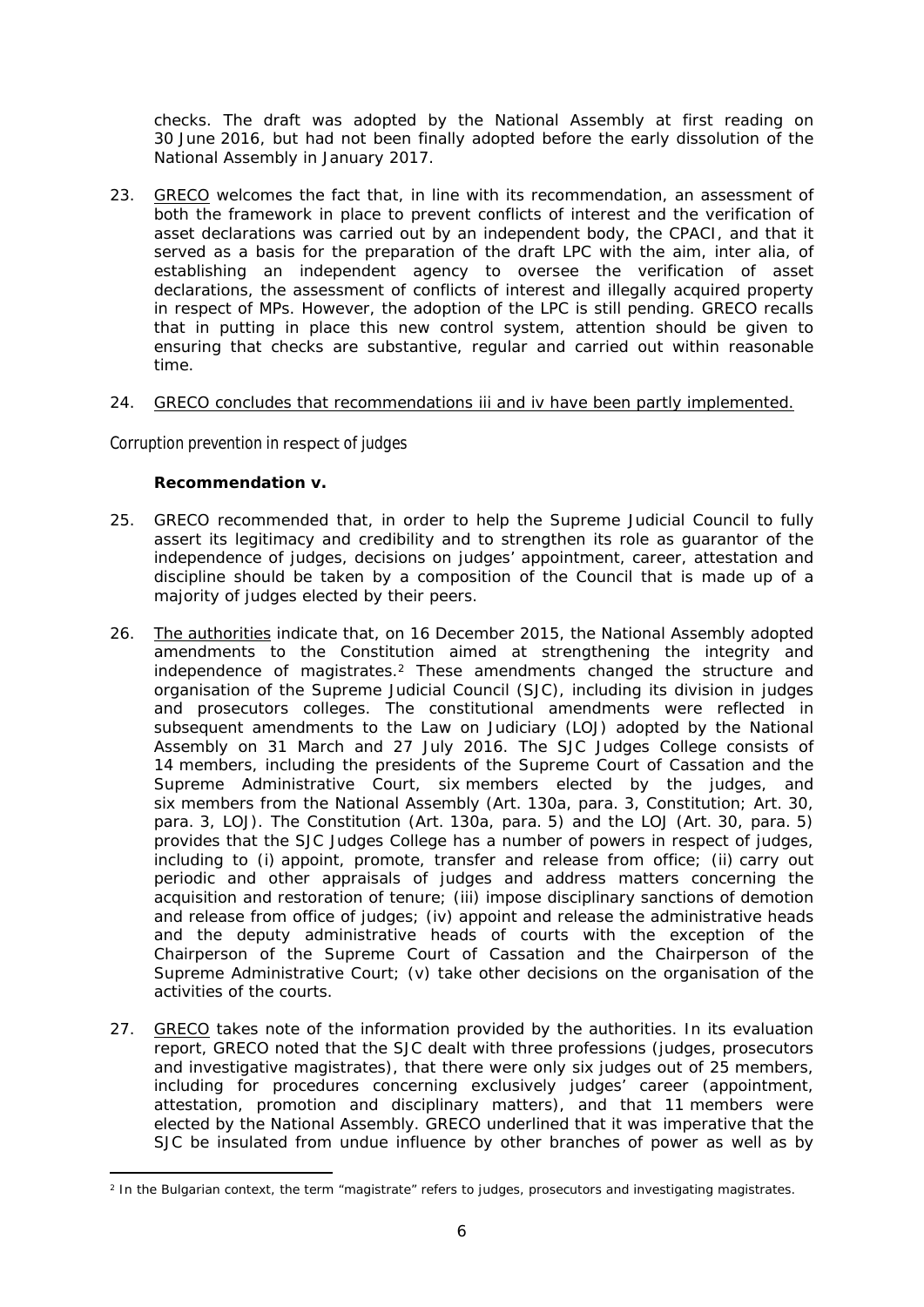one branch of the judicial authorities over the other within the SJC in matters such as judges' career. Furthermore, GRECO noted that the members representing judges were not elected directly, but through delegated assemblies in which court presidents reportedly enjoyed strong influence.

- 28. Following the above-mentioned amendments to the Constitution and the LOJ, the SJC is now divided into two colleges, with one specifically dealing with judges and composed of six judges elected directly by their peers, the presidents of the Supreme Court of Cassation and the Supreme Administrative Court (who are appointed by the President on recommendation by the SJC and sit in their own right), and six members elected by the National Assembly. GRECO considers the election of judges directly by their peers to be a positive development, as is the fact that matters regarding judges are now dealt with by a college where the other iudicial professions (prosecutors and investigative magistrates) are not represented. That said, GRECO notes the proportion of members elected by the National Assembly in the Judges College remains high, as they are as numerous as elected judges, which continues to pose a risk of politicisation of decisions concerning judges' careers, as mentioned in the evaluation report, for instance in discipline matters. Therefore, whilst acknowledging the progress achieved since the evaluation report, GRECO considers that, owing to the risk of undue influence of the National Assembly on the careers of judges, it cannot consider this recommendation as fully implemented.
- 29. GRECO concludes that recommendation v has been partly implemented.

**Recommendation vi.**

- 30. *GRECO recommended that the judicial independence be further strengthened by i) substantially reducing the five-year term established for judges acquiring life tenure; and ii) introducing a distinct methodology for a rigorous and in-depth evaluation of qualifications, integrity, ability and efficiency of a judge for the purpose of acquiring life tenure.*
- 31. The authorities state that the amendments to the Law on Judiciary (LOJ) adopted on 27 July 2016 provide that the SJC Plenum, acting on a proposal by the Judges College, is to adopt a regulation on the indicators and methodology for appraising judges, as well as on the procedure for carrying out the appraisal (Art. 209b, LOJ). On 20 September 2016, the SJC Judges College established the Commission on Appraisals and Competitions and, on 10 October 2016, this Commission created a working group with the task of preparing a draft regulation in order to set out in detail the indicators and standards concerning compliance of judges with the Code of Ethical Behaviour for the purpose of their attestation for acquiring life tenure and periodic performance reviews. On 23 February 2017 the SJC Plenum adopted the Regulation on the Indicators, the Methodology and the Procedure for Appraisal of a Judge, Chairperson and Deputy Chairperson of a Court (Protocol No. 7 of 23.02.2017). Under this regulation, compliance with the rules of ethical behaviour is provided as one of five general criteria to be taken into account in all types of attestation, including for acquiring life tenure and periodic appraisals. The indicators which need to be taken into account are: (i) the outcome of additional verifications of the asset declarations of judges undertaken by the SCJ Inspectorate (Art. 175h, para. 5, LOJ as amended);<sup>3</sup> (ii) outcome of integrity and conflict of interest checks, identification of acts breaching the prestige of the judiciary and checks related to violation of the independence of judges, as carried out by the SCJ Inspectorate:

<sup>&</sup>lt;sup>3</sup> Such checks require provision of all necessary information by the evaluated magistrate and collection of data about the balances and transfers of the bank accounts, about the financial instruments held by the magistrate and the transactions of financial instruments, as well as relevant information provided by the Ministry of Interior.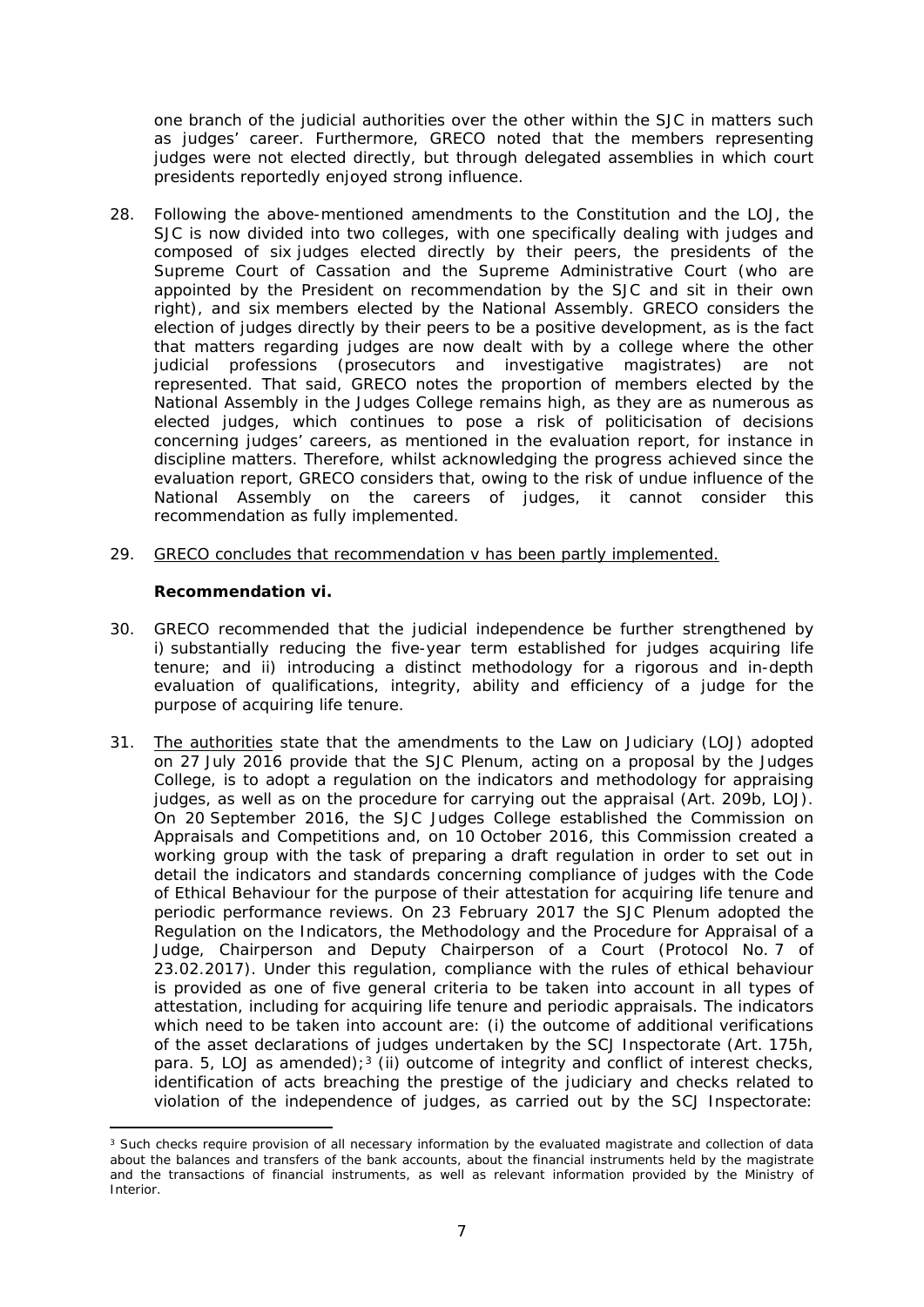(iii) opinion of the ethics committees to the relevant body of the judiciary, which includes an assessment of the recusals and self-recusals under the Administrative Procedure Code, Civil Procedure Code and Criminal Procedure Code.

- 32. GRECO notes from the outset that the authorities do not refer to the requirement to reduce the five-year term established for judges before acquiring life tenure, which is the subject-matter of the first part of its recommendation.
- 33. As to the second part of the recommendation, GRECO takes note of the adoption by the SCJ Plenum of the Regulation on the Indicators, the Methodology and the Procedure for Appraisal of a Judge, Chairperson and Deputy Chairperson of a Court in order to improve the appraisal of judges before they acquire life tenure, which includes indicators and standards concerning compliance of judges with the Code of Ethical Behaviour. It notes that the indicators include the additional check on asset declarations, conflicts of interest, and recusals in connection with the attestation for life tenure. Therefore, GRECO considers that the second part of the recommendation has been implemented.
- 34. GRECO concludes that recommendation vi has been partly implemented.

**Recommendation vii.**

- 35. *GRECO recommended strengthening the integrity checks carried out in respect of candidates to the post of judge who are subject to initial appointment, with due regard being had to respect for their human rights and relevant European standards.*
- 36. The authorities state that, in addition to existing provisions, amendments to the Law on the Judiciary (LOJ), adopted on 27 July 2016, introduced rules to strengthen integrity checks for candidates to the post of magistrate (i.e. judges and prosecutors) subject to initial appointment: (i) candidates must fill out a questionnaire on their integrity merits (the model questionnaire is under preparation); (ii) the interview part of the competition must include questions on the Code of Ethical Behaviour for Bulgarian Magistrates (the relevant questionnaire has been adopted by the SJC); (iii) following their rating, candidates must submit to the SJC an asset declaration and conflict of interest declaration, and the Commission on Professional Ethics (CPE) of the SJC Judges College must provide all relevant information on the candidates' integrity merits to the college; (iv) the CPE must analyse the asset declaration, conflict of interest declaration and other documents on the candidates' integrity merits, and carry out further checks on the three highest rated candidates and draw up a reasoned opinion on the integrity of each candidate.
- 37. GRECO welcomes the additional rules to reinforce integrity checks on candidates to the post of judge who are subject to initial appointment, i.e. through external recruitment, which meet the objectives set by the recommendation of developing testing tools to ascertain candidates' integrity at recruitment stage and allowing for more comprehensive checks by the SJC's specialised body, the CPE.
- 38. GRECO concludes that recommendation vii has been implemented satisfactorily.

**Recommendation viii.**

39. *GRECO recommended that, in order to enhance the accountability, objectivity, transparency and uniformity of the recruitment and promotion procedures within the judiciary, objective and transparent criteria for evaluating a judge's compliance*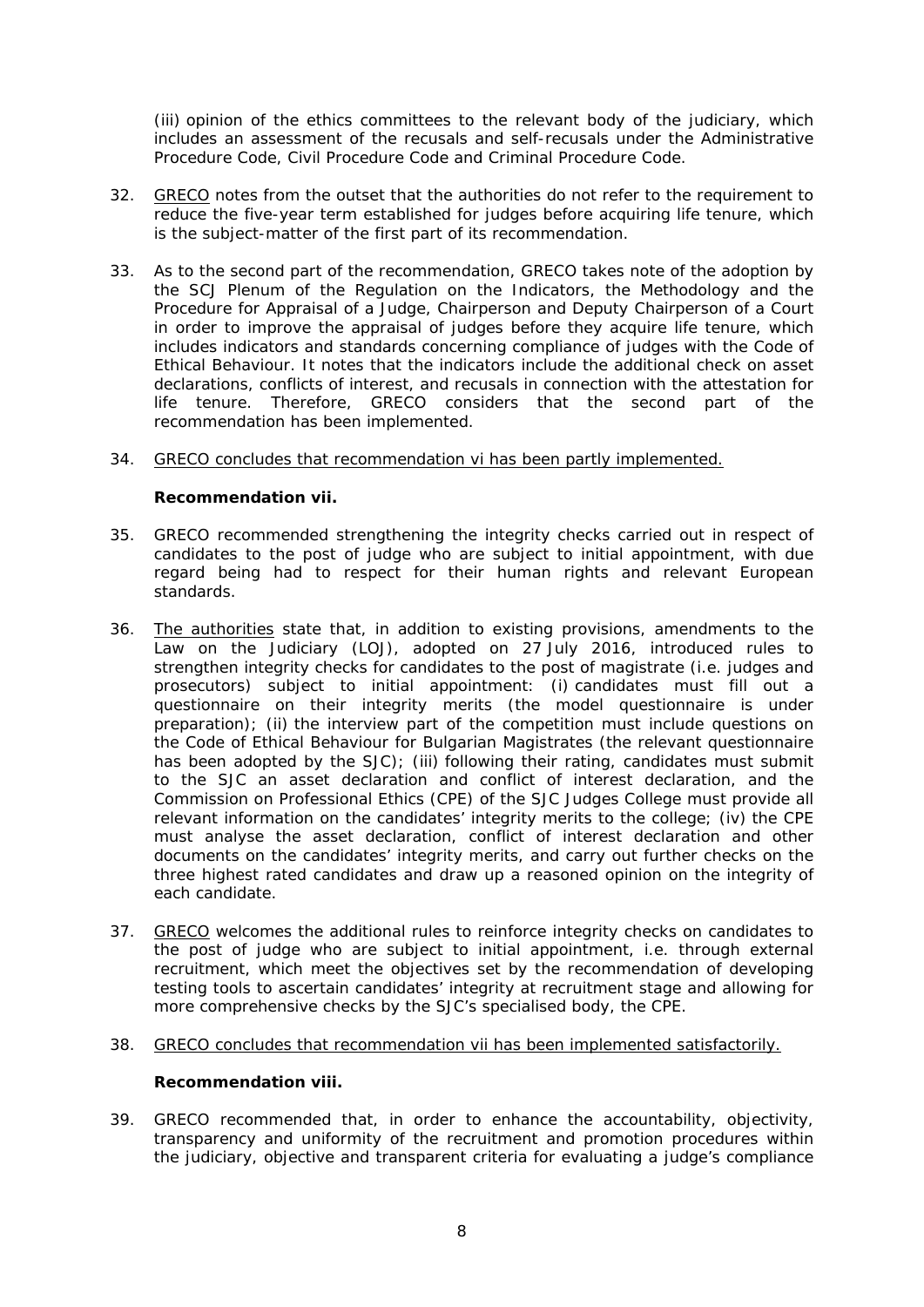*with the Code of Ethical Behaviour for Bulgarian Magistrates be introduced in law both for attestation for acquiring life tenure and periodic performance reviews.*

- 40. The authorities indicate that the amendments to the LOJ, adopted on 27 July 2016, introduced the following rules aimed at improving the methodology for performance reviews and attestation of magistrates (i.e. judges and prosecutors) related to their integrity and ethical behaviour: (i) extraordinary and ad hoc appraisals; (ii) compliance with ethical behaviour rules as one of five basic criteria for magistrates' attestation; (iii) the adoption by the SJC of a regulation on the indicators, methodology and procedure for appraising judges. On 23 February 2017 the SJC Plenum adopted the Regulation on the Indicators, the Methodology and the Procedure for Appraisal of a Judge, Chairperson and Deputy Chairperson of a Court (see paragraph 31). This regulation sets out in detail the indicators and standards concerning compliance of judges with the Code of Ethical Behaviour for the purpose of their attestation for acquiring life tenure and periodic performance reviews.
- 41. GRECO takes notes of the steps taken to implement this recommendation. As to the setting out by regulation of the indicators, methodology and procedure for appraising judges, GRECO notes that SCJ Plenum adopted the Regulation on the Indicators, the Methodology and the Procedure for Appraisal of a Judge, Chairperson and Deputy Chairperson of a Court, which responds to the requirements of this recommendation.
- 42. GRECO concludes that recommendation viii has been implemented satisfactorily.

**Recommendation ix.**

- 43. *GRECO recommended that the application of supplementary remuneration within the judiciary be subject to clear, objective and transparent criteria.*
- 44. The authorities confirms that the Rules for Determining and Disbursement of Supplementary Remuneration were adopted by the Supreme Judicial Council (Protocol No. 34 of the meeting held on 27 October 2011) and that these rules provide for clear, objective and transparent criteria for the payment of supplementary remuneration within the budget of the judiciary.
- 45. GRECO takes note of the information provided by the authorities. In its evaluation report adopted in March 2015, GRECO referred to a worrying practice whereby court presidents used discretion in awarding year-end bonuses to judges under them and to allegations that this had been used to secure loyalties in courts. It considered that, while pecuniary incentives motivated by exceptional performance were an acceptable practice, there was a need for adequate safeguards – such as clear, objective and transparent criteria – to avoid any undue influence on the way they are awarded. GRECO notes that the Rules for Determining and Disbursement of Supplementary Remuneration put forward by the authorities as providing for such safeguards appear to have been adopted by the SJC in 2011, i.e. well before the adoption of the evaluation report that raised the issue of risk of undue influence in granting supplementary remuneration to judges. GRECO is therefore not convinced that these rules are sufficient to address its recommendation, which is about application in practice.
- 46. GRECO concludes that recommendation ix has not been implemented.

**Recommendation x.**

47. *GRECO recommended to ensure that the principle of random case allocation be implemented in practice, with due regard being had to a fair and equitable workload*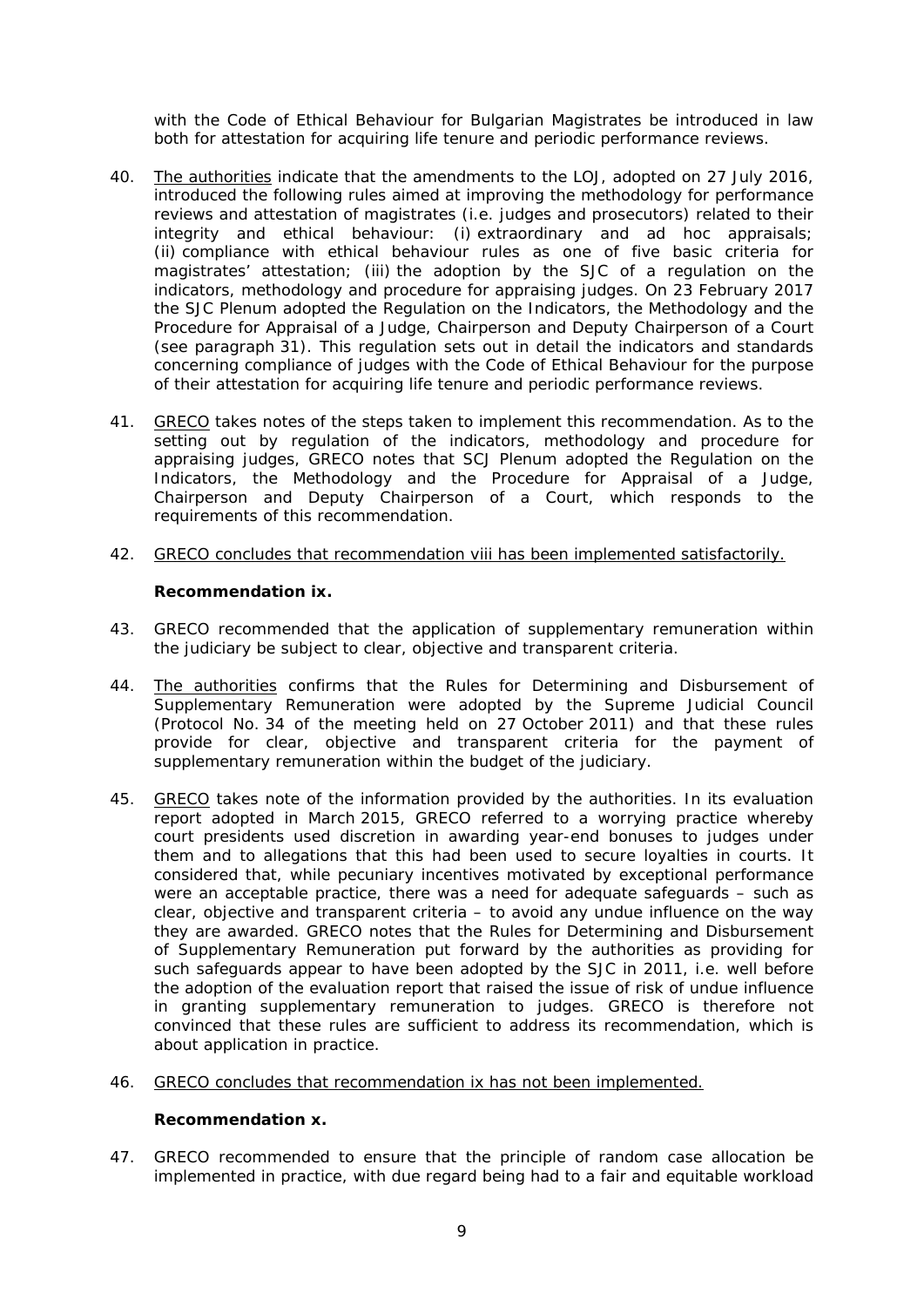*for judges, and that the case assignment be protected from undue interference and subject to more stringent controls.*

- 48. The authorities state that, on 16 December 2015, the SJC adopted the Rules for Assessing the Workload of the Judges (hereafter, the Rules), which came into effect on 1 April 2016. They provide for objective indicators of the legal and factual complexity of court cases and establish the mode to determine the individual workload and limits of the normal workload of judges. The "System for Calculating of the Workload of Judges" was established on the basis of these Rules; it functions both autonomously (information on individual workload of judges, including the complexity of cases) and as a module integrated into the "Centralised System for Distribution of Cases" (taking into account the current workload of judges in the random allocation of cases). A new nomenclature of statistical codes of pending court cases was also adopted.
- 49. According to the authorities, through the "Centralised System for Distribution of Cases" and the "System for Calculating of the Workload of Judges", the absence of human interference is ensured both in the process of random allocation of cases and in the process of reporting the individual workloads taking into account the factual and legal complexity of different types of cases.
- 50. GRECO welcomes the adoption by the SJC of the "Rules for Assessing the Workload of Judges" as a way of optimising the "Centralised System for Distribution of Cases", to allow for a fair and equitable allocation of cases based on the principle of random case allocation.
- 51. GRECO concludes that recommendation x has been implemented satisfactorily.

**Recommendation xi.**

- 52. *GRECO recommended that i) the integrity, conflicts of interest and corruption prevention component of the compulsory induction training provided to junior judges and judges subject to initial appointment be strengthened; and that ii) the professional in-service training on integrity, conflicts of interest and corruption prevention within the judiciary be prioritised and properly funded, and guidance and counselling on judicial ethics be made available to all judges.*
- 53. The authorities indicate that from 20 December 2016 to 31 January 2017 special online training of all 18 candidates for junior judges on the topic "Ethical challenges in the future work of candidates for junior magistrates" has taken place as part of the compulsory induction training.
- 54. They add that integrity, conflicts of interest and corruption prevention training for judges was included as strategic priority in the 2017 Annual Training Programme of the National Institute of Justice and the respective budgetary resources have been provided for this training. In addition to the online training on ethics and anticorruption provided for all judges, special attendance training sessions are envisaged for judges of the Supreme Court of Cassation and Supreme Administrative Court.
- 55. GRECO welcomes the introduction of compulsory online training for junior judges on ethical challenges from December 2016 to January 2017, and the fact that funding has been made available as a priority in 2017 for training on integrity, conflicts of interest and corrupt prevention for judges in addition to existing online training on ethics and anticorruption. That said, GRECO underlines that these efforts must be sustained through time and hopes that such will be the case beyond 2017. Moreover, the authorities have not provided information regarding the availability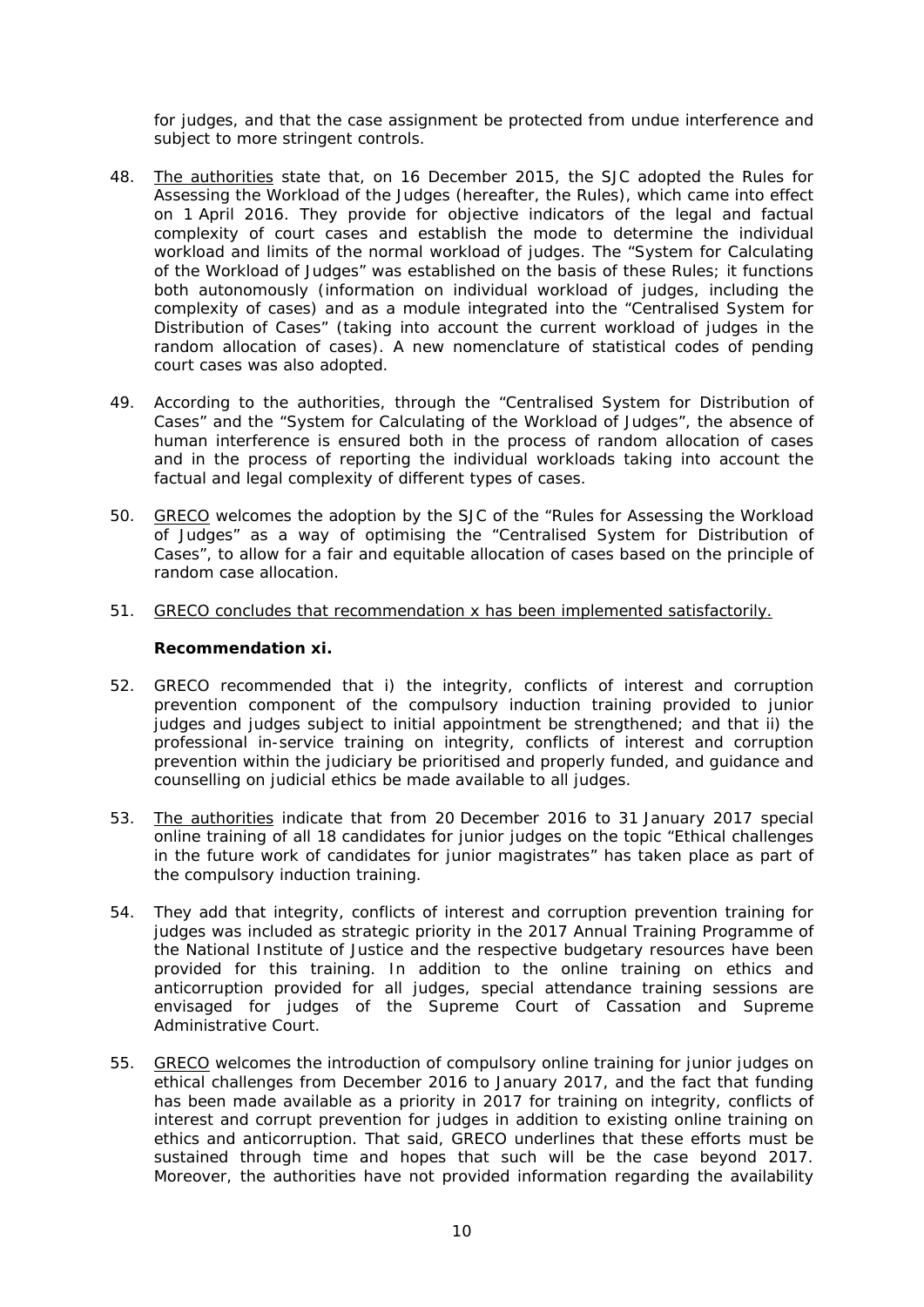of guidance and counselling on judicial ethics for all judges, which forms another part of the recommendation.

56. GRECO concludes that recommendation xi has been partly implemented.

**Recommendation xii.**

- 57. *GRECO recommended i) carrying out an evaluation of the effectiveness of the system for supervision and enforcement of the integrity standards within the judiciary and of its impact on the prevention and detection of judicial misconduct and taking appropriate corrective action (e.g. revising the mandates of responsible oversight bodies, carrying out regular risks assessments, streamlining the case law of the Supreme Judicial Council in disciplinary matters, etc.); and ii) vesting the ethics commissions established in courts with the right to initiate disciplinary proceedings against judges.*
- 58. The authorities indicate that the Interim Parliamentarian Committee on the Amendments to the Constitution, established on 28 May 2015 to prepare amendments dealing, *inter alia*, with the supervision and enforcement of integrity standards within the judiciary, considered the relevant European standards, including those of GRECO. With the amendments to the Constitution, adopted on 16 December 2015, the SJC Inspectorate has been empowered to carry out verifications of the integrity and conflicts of interest of judges, prosecutors and investigative magistrates, their asset declarations, and to ascertain actions undermining the prestige of the judiciary and violating its independence (Art. 132a, para. 6, Constitution).
- 59. They add that the necessary amendments to the LOJ aimed at introducing a new system of supervision and enforcement of integrity standards within the judiciary were discussed by the Council for Implementation of the Updated Strategy on the Reform of the Judicial System, established on 13 January 2016. Constitutional amendments related to the above-mentioned functions of the SJC Inspectorate were reflected in the amendments to the LOJ, subsequently adopted by the National Assembly on 31 March and 27 July 2016. These amendments provide for detailed regulations on the scope and procedure of checks over the asset declarations and conflicts of interest involving magistrates (i.e. judges and prosecutors).
- 60. On 13 December 2016 the SJC Judges College approved the Rules for the Organisation and Activities of the Ethics Commissions in Courts. Under Article 19 of the Rules, in case of breach of the Code of Ethics, the ethics commission in a court should notify the bodies authorised to initiate proceedings (i.e. the court president, the superior administrative head, the SJC Inspectorate and the Minister of Justice) and the SJC Judges College. The amendments to the LOJ give the SJC Judges College the power to impose disciplinary sanctions against judges.
- 61. GRECO welcomes the fact that an assessment of the effectiveness of the system for supervision and enforcement of the integrity standards within the judiciary was carried out and that amendments to the Constitution and the LOJ were passed to strengthen checks on judges regarding asset declarations, conflicts of interest, etc. Further to these reforms, the SJC Inspectorate is now empowered to carry out verifications of judges' integrity, asset declarations, conflicts of interest, etc. GRECO notes that ethics commissions in courts must report any suspected breaches to the SJC Judges College, which is empowered to impose disciplinary sanctions. This is in line with recommendation xii.
- 62. GRECO concludes that recommendation xii has been implemented satisfactorily.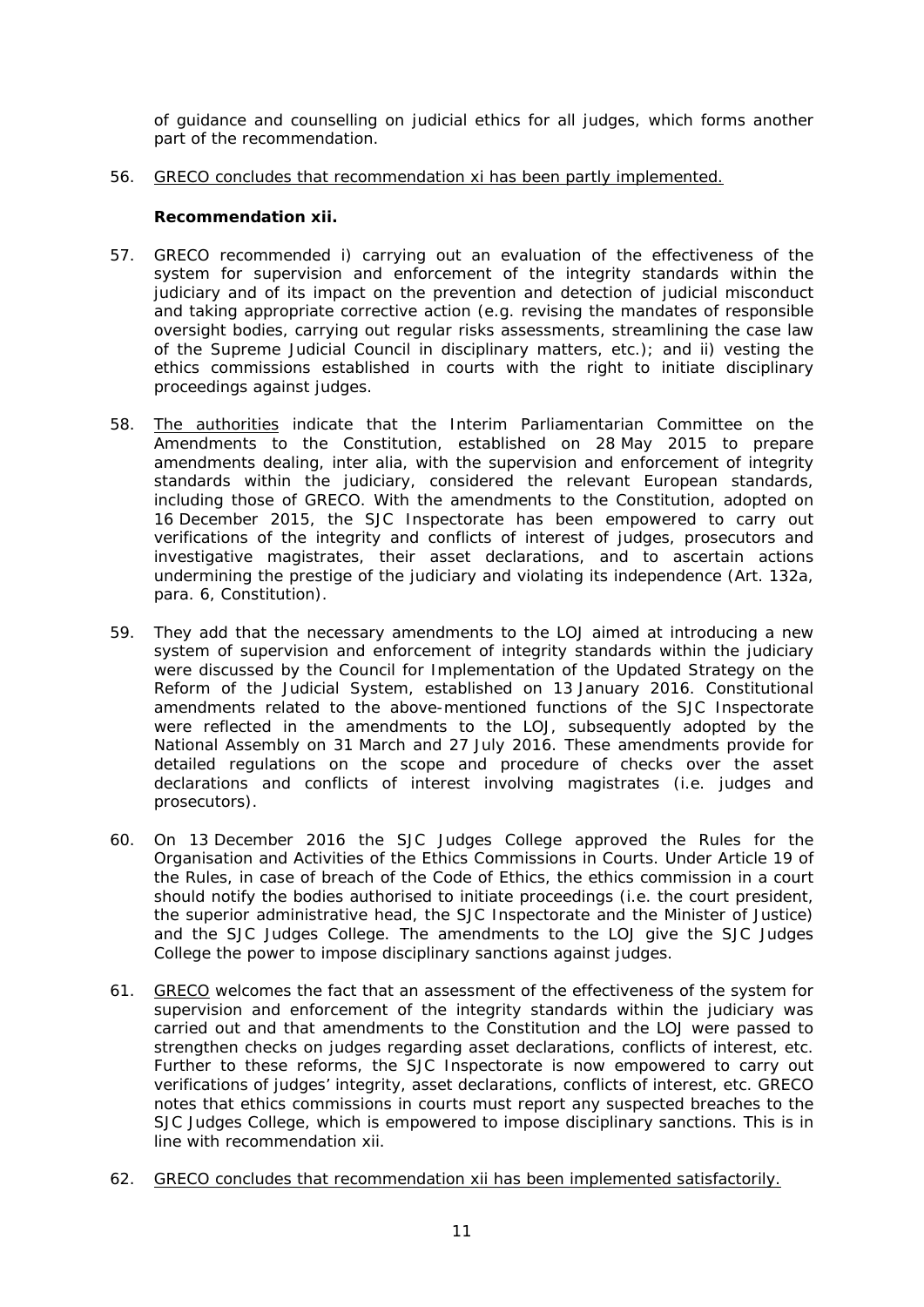**Recommendation xiii.**

- 63. *GRECO recommended ensuring that judges' private interests irrespective of whether they are declared regularly or ad hoc – are subject to substantive and regular checks and that efficient co-operation is established between the authorities supervising judges' compliance with the rules on conflicts of interest and on asset disclosure, with due regard being had to the independence of judges.*
- 64. The authorities state that the above-mentioned constitutional amendments concerning the SJC Inspectorate (see paragraph 58) were aimed at creating an effective mechanism for preventing conflicts of interest of magistrates, including through substantive and regular checks of compliance with rules on conflicts of interest and asset disclosure. New powers of the SJC Inspectorate were introduced to carry out these verifications and establish actions undermining the reputation of the judiciary and those related to violations of the independence of magistrates (Art. 132a, para. 6, Constitution; Art. 54, para. 1(8), LOJ). In addition, two new sections were included in the LOJ, respectively on the verification of asset declarations (Art. 175a-175h, LOJ) and on the checks on integrity, conflicts of interest, actions damaging the judiciary's reputation, and breaches of the judiciary's independence (Art. 175i-175t, LOJ).
- 65. Since 1 January 2017, all magistrates (i.e. judges and prosecutors) have to submit a declaration of their assets and interests to the SJC Inspectorate. In addition to information on property and assets, declarations should contain details on: participation in commercial entities, management or control bodies of commercial entities and non-profit legal entities by the date of election or appointment and 12 months prior to this date; any contracts with persons carrying out activities in a field related to a magistrate's official powers or duties; and data on related persons when a magistrate has a private interest in relation to the activities of such persons (Art. 175b, para.1, items 11-13, LOJ). The SJC Inspectorate carries out checks on the authenticity of facts (Art. 175e, para.1, LOJ). The declaration has to be submitted: within one month after taking up office; annually before 15 May; within one month after leaving office; and within one month from the expiry of one year after leaving office (Art. 175c, para. 1, LOJ).
- 66. In addition, magistrates having a private interest on a particular occasion are to submit a declaration of conflict of interest to the SJC Inspectorate and suspend the execution of their powers with regard to the person or activity concerned. Where a law provides for special grounds for recusals and self-recusals, it takes precedence (Art. 175i, paras. 4-5, LOJ). Checks on conflicts of interest are initiated: following reports submitted by any person; on a request of the magistrate concerned; ex officio by the SJC Inspectorate when finding breaches of conflicts of interest rules; when an act of a magistrate is revoked owing to a breach of recusal rules (Art. 175l, para. 1, LOJ).
- 67. The amendments to the LOJ introduced rules to strengthen co-operation between the authorities supervising compliance with the rules on asset disclosure and conflicts of interest (new Art. 175e, paras. 1-7, and 175m, para. 3, LOJ), *inter alia*, the SJC Inspectorate has direct access to the electronic databases of central and local government authorities, the judicial authorities and other institutions, and can request additional information from these bodies, which must respond within a month. In addition, the SJC Inspectorate may require disclosure of data covered by bank and insurance secrecy as well as tax and social-insurance information.
- 68. GRECO takes note of the measures taken by the authorities to reinforce checks on private interests of judges through additional monitoring powers given to the SJC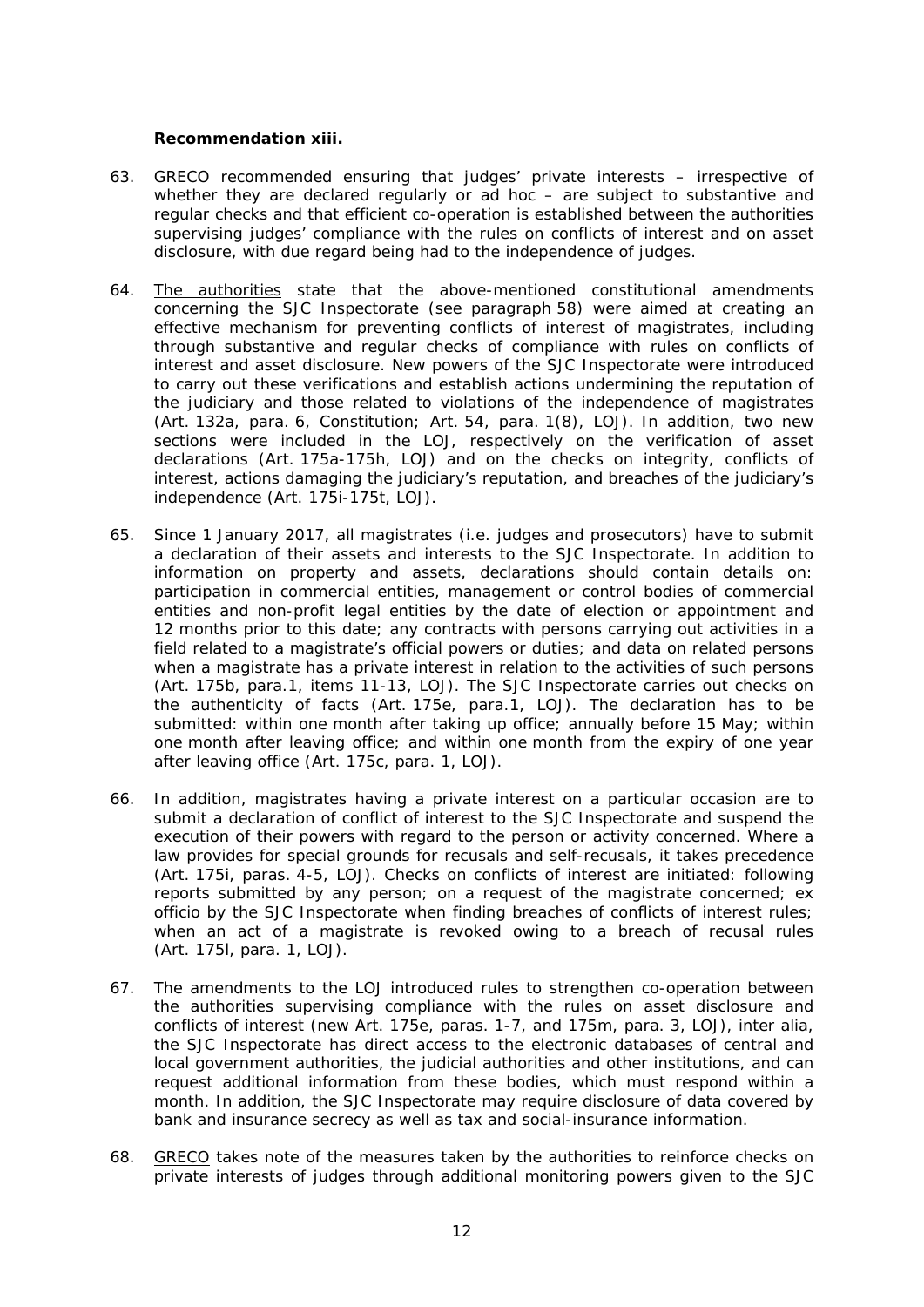Inspectorate, including through co-operation with other bodies to obtain additional information, and the requirement on judges to submit for control a declaration of assets and interests within a month after taking office, then every year and within one month after leaving office to the SJC Inspectorate. Further, judges are required to make ad hoc declarations of conflicts of interest if a private interest arises. The measures taken are in line with the requirements of the recommendation.

#### 69. GRECO concludes that recommendation xiii has been implemented satisfactorily.

*Corruption prevention in respect of prosecutors*

**Recommendation xiv.**

- 70. *GRECO recommended that, in order to help the Supreme Judicial Council to fully assert its legitimacy and credibility and to strengthen its role as guarantor of the independence and autonomy of prosecutors, decisions on prosecutors' appointment, career, attestation and discipline should be taken by a composition of the Council that is made up of a majority of prosecutors.*
- 71. The authorities reiterate that the amendments to the Constitution adopted by the National Assembly on 16 December 2015 aimed at strengthening the integrity and independence of magistrates (see paragraph 26). These amendments changed the structure and the organisation of the SJC, including its division in judges and prosecutors colleges, and were reflected in the LOJ.
- 72. Prosecutors and investigative magistrates are appointed, promoted, demoted, transferred and released from office by the SJC Prosecutors College (Art. 129, para. 1, Constitution), which consists of the Prosecutor General, four members elected directly by the prosecutors, one member elected directly by the investigative magistrates, and five members elected by the National Assembly (Art. 130a, para. 4, Constitution; Art. 30, para. 4, LOJ). The SJC Prosecutors College has a number of powers with regard to the prosecutors and investigative magistrates (Art. 130a, para. 5, Constitution; Art. 30, para. 5, LOJ), including to appoint, promote, transfer and release from office; to carry out periodic and other appraisals of prosecutors and address matters concerning the acquisition and restoration of tenure; to impose the disciplinary sanctions of demotion and release from office; to appoint and release the administrative heads and the deputy administrative heads of prosecutorial offices with the exception of the Prosecutor General; and to take other decisions on the organisation of the activities of prosecutor offices. The Rules on the activities of the SJC Prosecutors College were approved on 15 June 2016 and published on the SJC's website.
- 73. GRECO takes note of the information provided by the authorities to the effect that there are now two specialised colleges within the SJC, one for judges (see paragraph 26) and one for prosecutors and investigative magistrates. This will allow to better take into account the specificities of courts and the prosecution, and avoid undue pressure of one judicial branch over the other in matters of career, as pointed out by GRECO in its evaluation report. Therefore, the measures taken are in line with GRECO's recommendation. That said, like for the Judges College (see paragraph 28), GRECO notes that, in addition to the Prosecutor General (who is appointed by the President on recommendation by the SJC), there are as many members elected by the National Assembly as prosecutors and investigative magistrates, which still leaves risks for undue pressure from the legislative over the judiciary, a concern that GRECO has underlined in its evaluation report.
- 74. GRECO concludes that recommendation xiv has been implemented satisfactorily.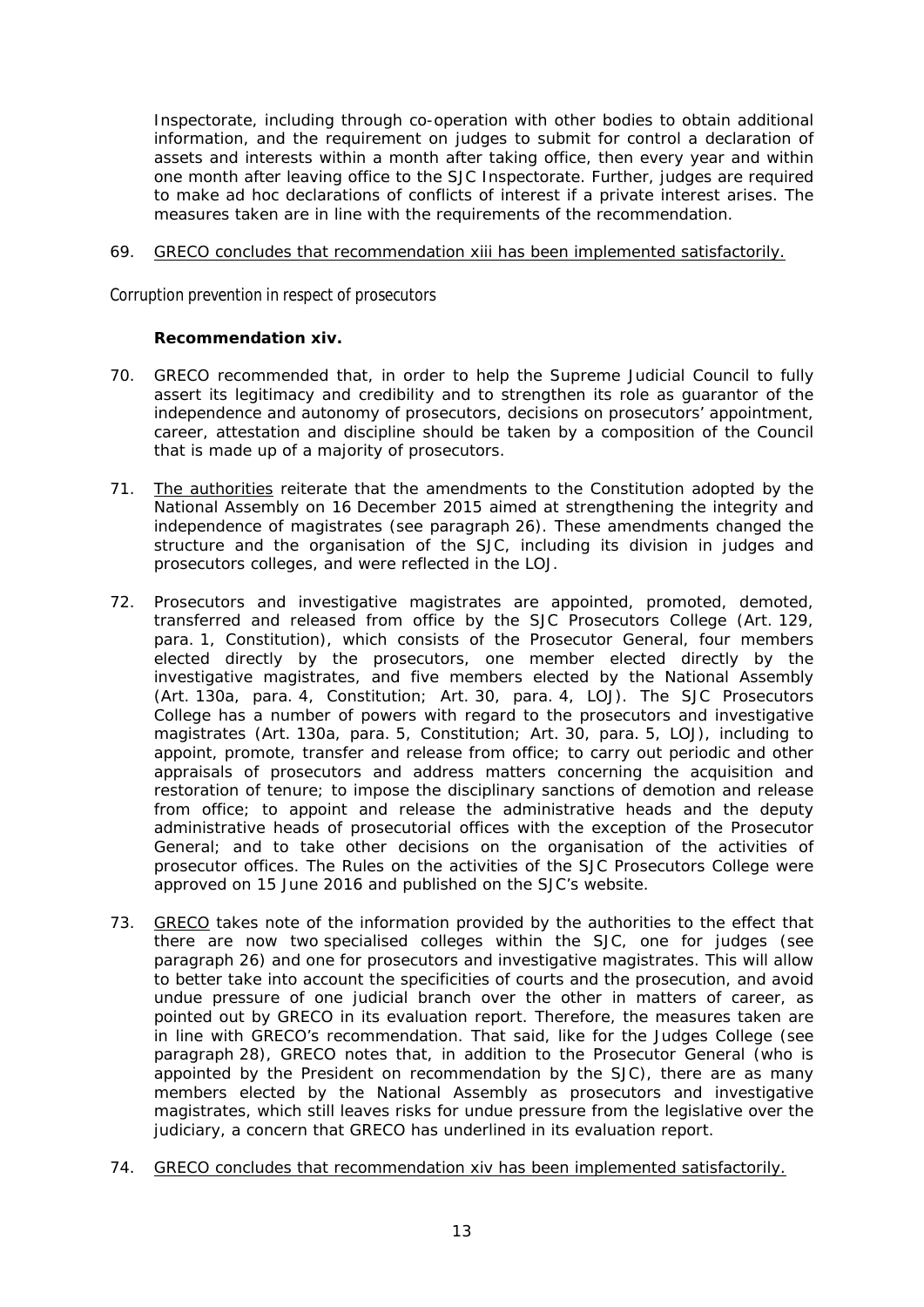#### **Recommendation xv.**

- 75. *GRECO recommended i) strengthening the integrity checks carried out in respect of candidates to the post of prosecutor who are subject to initial appointment, with due regard being had to respect for their human rights and relevant European standards; and ii) ensuring that periodic performance reviews and attestation for acquiring life tenure within the Prosecution Service are based on objective and transparent criteria for evaluating compliance with the Code of Ethical Behaviour for Bulgarian Magistrates established by law, and that a methodology for rigorous and in-depth evaluation of qualifications, integrity, ability and efficiency is put in place for the purposes of attesting that a prosecutor can be granted life tenure.*
- 76. The authorities describe the rules introduced by the amendments to the LOJ adopted on 27 July 2016 to strengthen the integrity checks on candidates to the post of magistrate, who are subject to initial appointment which applies equally to judges and prosecutors (see paragraph 36).
- 77. In addition, on 21 June 2016, the Commission on Professional Ethics (CPE) under the SJC Prosecutors College approved the Internal Rules of Organisation and Procedure which regulate in detail the procedure for drawing up opinions on integrity merits of candidates to the post of prosecutor. Under Article 20 of the Internal Rules, the SJC Prosecutors College's CPE conducts inquiries and collects information in order to prepare opinions on the candidates to the post of prosecutor.
- 78. Further, on 10 November 2016, the SJC Plenum approved the Questionnaire on the Code of Ethical Behaviour for Bulgarian Magistrates for the Competition Examinations of Junior Judges and Junior Prosecutors and for Initial Appointment in the Judiciary (Art. 184, para. 6, LOJ). The model questionnaire on the integrity merits for the candidates who participate in the competition for the post of junior magistrate, including junior prosecutor, or in the competition for initial appointment of magistrate, including prosecutors (Art. 181, para. 4, item 8, LOJ), is under preparation.
- 79. As to the second part of the recommendation, the authorities refer to the amendments to the LOJ adopted on 27 July 2016, which introduced the rules aimed at improving the methodology for performance reviews and attestation of magistrates, including prosecutors, related to their integrity and ethical behaviour and for the purpose of the attestation for acquiring life tenure (see paragraph 40). On 23 February 2017, the SCJ Plenum adopted the Regulation on the Indicators and Methodology for Appraisal and Criteria for Reporting the Workload of Prosecutors and Investigative Magistrates, Administrative Heads and their Deputies (Protocol No. 7 of 23.02.2017). Under this Regulation, compliance with the rules of ethical behaviour is provided as one of five general criteria to be taken into account in all types of attestation, including for acquiring life tenure and periodic appraisal. The indicators which must be taken into account in the assessment are (i) the outcome of verifications of the SJC Inspectorate on integrity and conflict of interest checks, identification of acts which breach the prestige of the judiciary and checks related to violation of the independence of the judiciary; (ii) the outcome of supplementary verifications carried out by the SJC Inspectorate verification of the assets declarations of magistrates in the assessment for acquisition of life tenure; (iii) opinions of the ethics committees on the compliance with the Code of Ethics of Bulgarian Magistrates.
- 80. GRECO takes notes of the steps taken towards the implementation of this recommendation when it comes to strengthening the integrity checks carried out in respect of candidates to the post of prosecutor who are subject to initial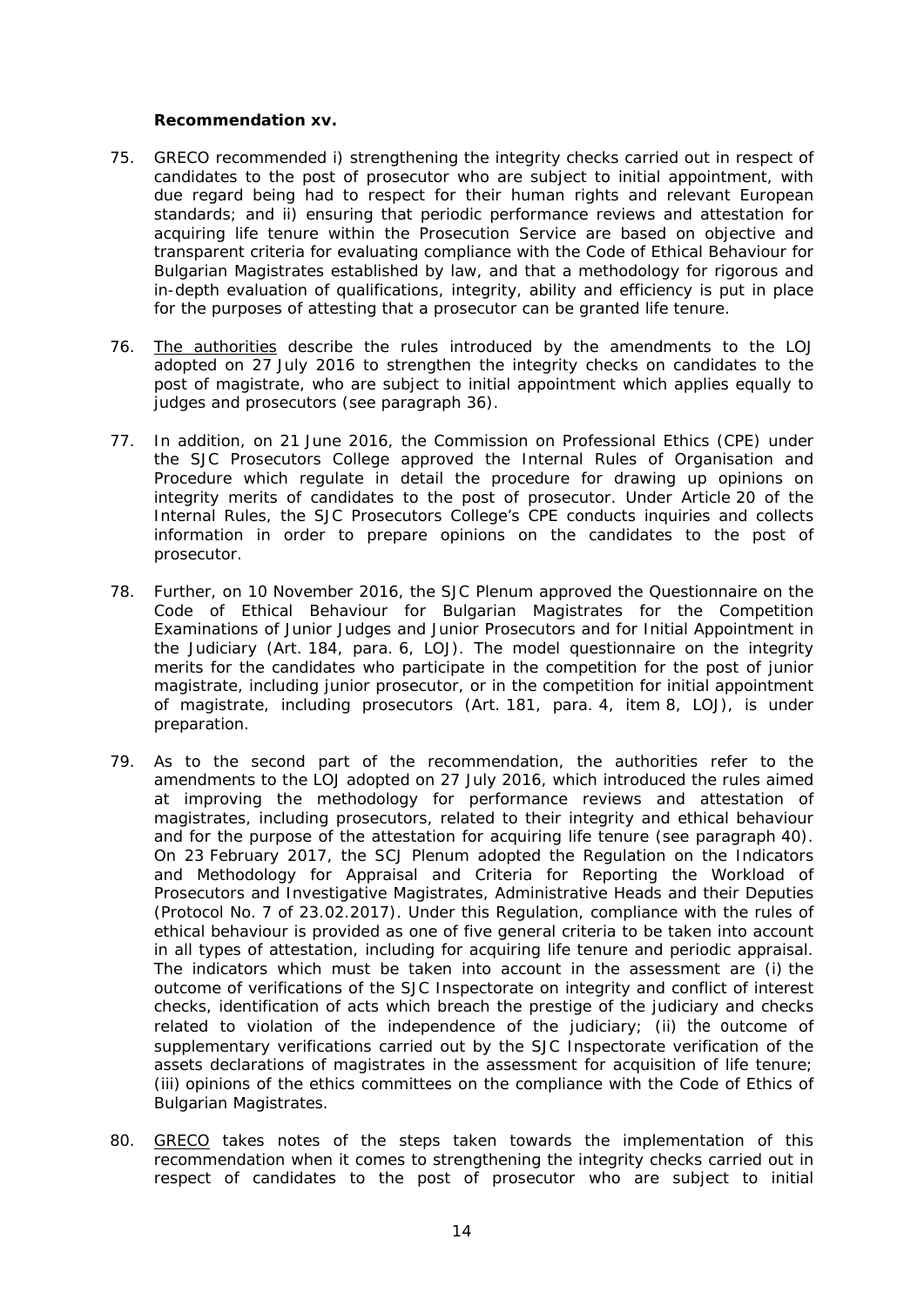appointment, and to ensuring that periodic performance reviews and attestation for acquiring life tenure within the Prosecution Service are based on objective and transparent criteria. It notes the adoption by the SCJ Plenum of a regulation containing the indicators, methodology and procedure for appraising prosecutors, including for the purpose of acquiring life tenure. GRECO therefore considers that both parts of the recommendation have been implemented.

81. GRECO concludes that recommendation xv has been implemented satisfactorily.

**Recommendation xvi.**

- 82. *GRECO recommended to ensure that the principle of random case allocation be implemented in practice, with due regard being had to a fair and equitable workload for prosecutors, and that the case assignment be protected from undue interference and subject to more stringent controls.*
- 83. The authorities state that the gradual introduction of the new module for random case allocation of "Unified Information System in the Prosecutor's Office", replacing the software "Lawchoice", has now been completed. The introduction of a special information system for automated measurement of workload and implementation of the random case allocation started on 15 October 2015. Reporting workload is currently based on the Rules for measurement of the workload of prosecutors' offices and individual workload of each prosecutor and investigative magistrate, as adopted by decision of the Supreme Judicial Council of 11 December 2014. Workload of administrative heads of prosecutor offices is also measured. Workload measurement data are kept in the "Unified Information System in the Prosecutor's Office".
- 84. GRECO welcomes the implementation of a system of random case allocation ("Unified Information System") within the prosecution service, combined with a system of automated measurement of workload of prosecutors. This responds to the concerns expressed by GRECO in its evaluation report whereby a significant part of cases were allocated directly by heads of prosecutor's offices and their deputies.
- 85. GRECO concludes that recommendation xvi has been implemented satisfactorily.

**Recommendation xvii.**

- 86. *GRECO recommended that the integrity, conflicts of interest and corruption prevention component of the compulsory induction training provided to junior prosecutors and prosecutors subject to initial appointment be strengthened and that guidance and counselling on judicial ethics be made available to all prosecutors.*
- 87. The authorities state that from 20 December 2016 to 31 January 2017 special online training of all 29 candidates for junior prosecutors on the topic "Ethical challenges in the future work of candidates for junior magistrates" has taken place in the framework of compulsory induction training.
- 88. Integrity, conflicts of interest and corruption prevention training of prosecutors was included as strategic priority in the 2017 Annual Training Programme of the National Institute of Justice and the respective budgetary resources have been provided for this training. In addition to the online training on ethics and anticorruption provided for all prosecutors, special attendance training sessions are envisaged for the prosecutors to the Supreme Court of Cassation and Supreme Administrative Court.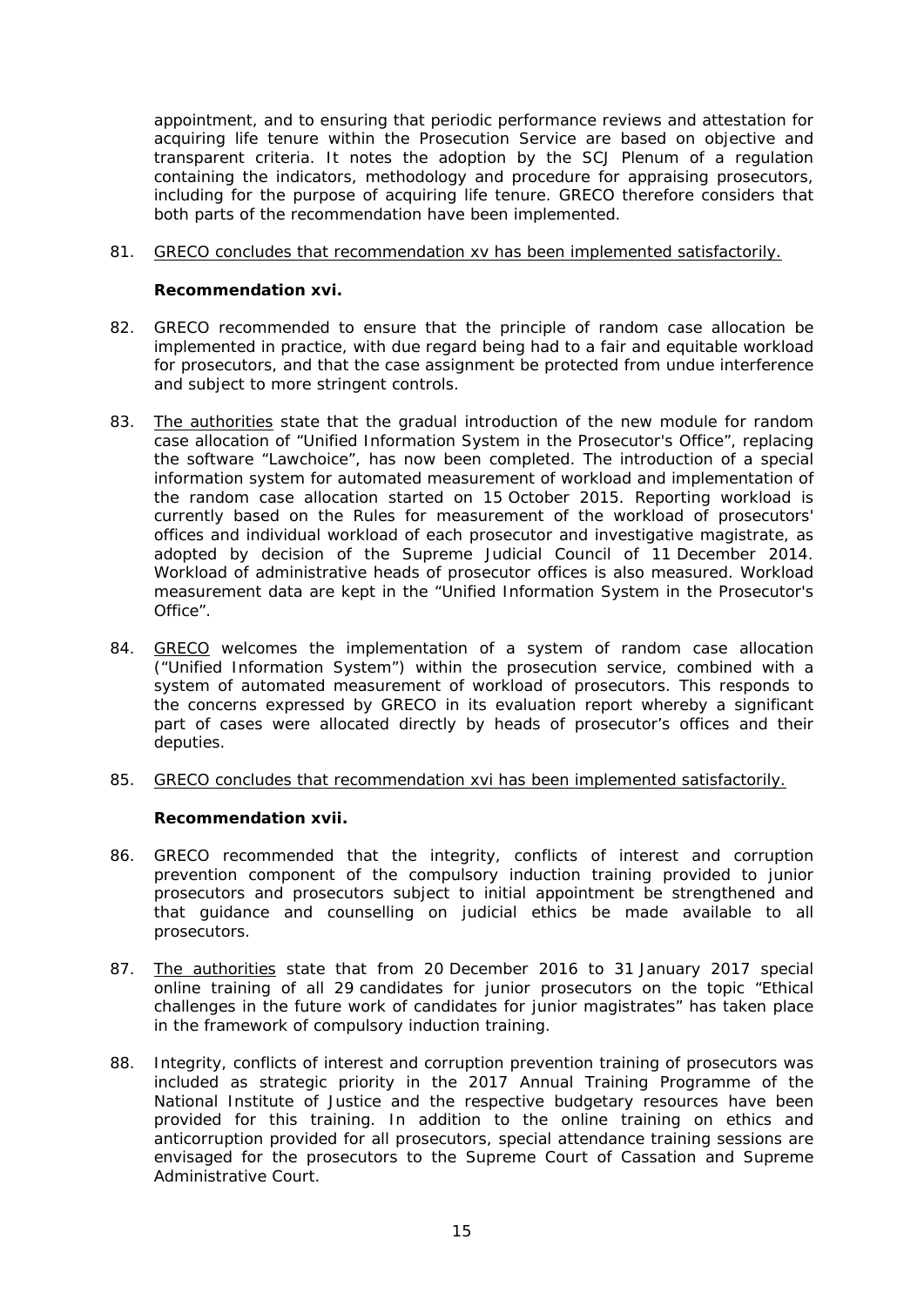- 89. GRECO takes note of the positive developments regarding the induction training of junior prosecutors, which took place from 20 December 2016 and 31 January 2017, and on-going training for prosecutors in general, and the fact that it has been made a priority in the 2017 Annual Training Programme. That said, GRECO underlines that these efforts must be sustained through time and hopes that such will be the case beyond 2017. The authorities have not provided information regarding the availability of guidance and counselling on judicial ethics for all prosecutors, which is also part of the recommendation.
- 90. GRECO concludes that recommendation xvii has been partly implemented.

**Recommendation xviii.**

- 91. *GRECO recommended vesting the ethics commissions established in prosecution offices with the right to initiate disciplinary proceedings against prosecutors.*
- 92. The authorities specify that the LOJ does not vest the ethics commissions established in the prosecution offices with the right to initiate directly disciplinary proceedings against prosecutors. On 14 December 2016, the SJC Prosecutors College approved Rules for the Organisation and Activities of the Ethics Commissions in the Prosecution Offices. Under Article 19 of the Rules, in case of breach of the Code of Ethics for the Bulgarian Magistrates, the ethics commission in prosecution offices should notify the bodies authorised by Article 312 LOJ (amended on 27 July 2016) to initiate disciplinary proceedings (i.e. the head of prosecution office, the superior administrative head, the SJC Inspectorate and the Minister of Justice) and the SJC Prosecutors College. The latter is empowered to impose disciplinary sanctions against prosecutors (Art. 311 LOJ, as amended).
- 93. GRECO takes note of the information and, in view of the structural changes made to the SJC and in particular the creation of the Prosecutors College (see paragraph 72) to deal specifically with the career of prosecutors. It notes that the ethics commissions in prosecutor's offices may initiate disciplinary proceedings against prosecutors, by reporting possible ethical breaches to the SJC Prosecutors College. Therefore, the requirements of the recommendation have been met.
- 94. GRECO concludes that recommendation xviii has been implemented satisfactorily.

**Recommendation xix.**

- 95. *GRECO recommended ensuring that prosecutors' private interests irrespective of whether they are declared regularly or ad hoc – are subject to substantive and regular checks and that efficient co-operation is established between the authorities supervising prosecutors' compliance with the rules on conflicts of interest and on asset disclosure.*
- 96. The authorities refer to the constitutional amendments of 16 December 2015 concerning the SJC Inspectorate aimed at creating an effective mechanism for preventing conflicts of interest involving magistrates, i.e. judges and prosecutors (see paragraph 64).
- 97. From 1 January 2017, as is the case for judges, prosecutors are expected to produce annual declarations of their assets and interests (including participation in commercial entities, the management or control bodies of commercial entities or non-profit legal entities by the date of election or appointment and 12 months prior to the date of election or appointment; any contracts with persons who carry out activities in a field related to the official powers or duties of the magistrate; and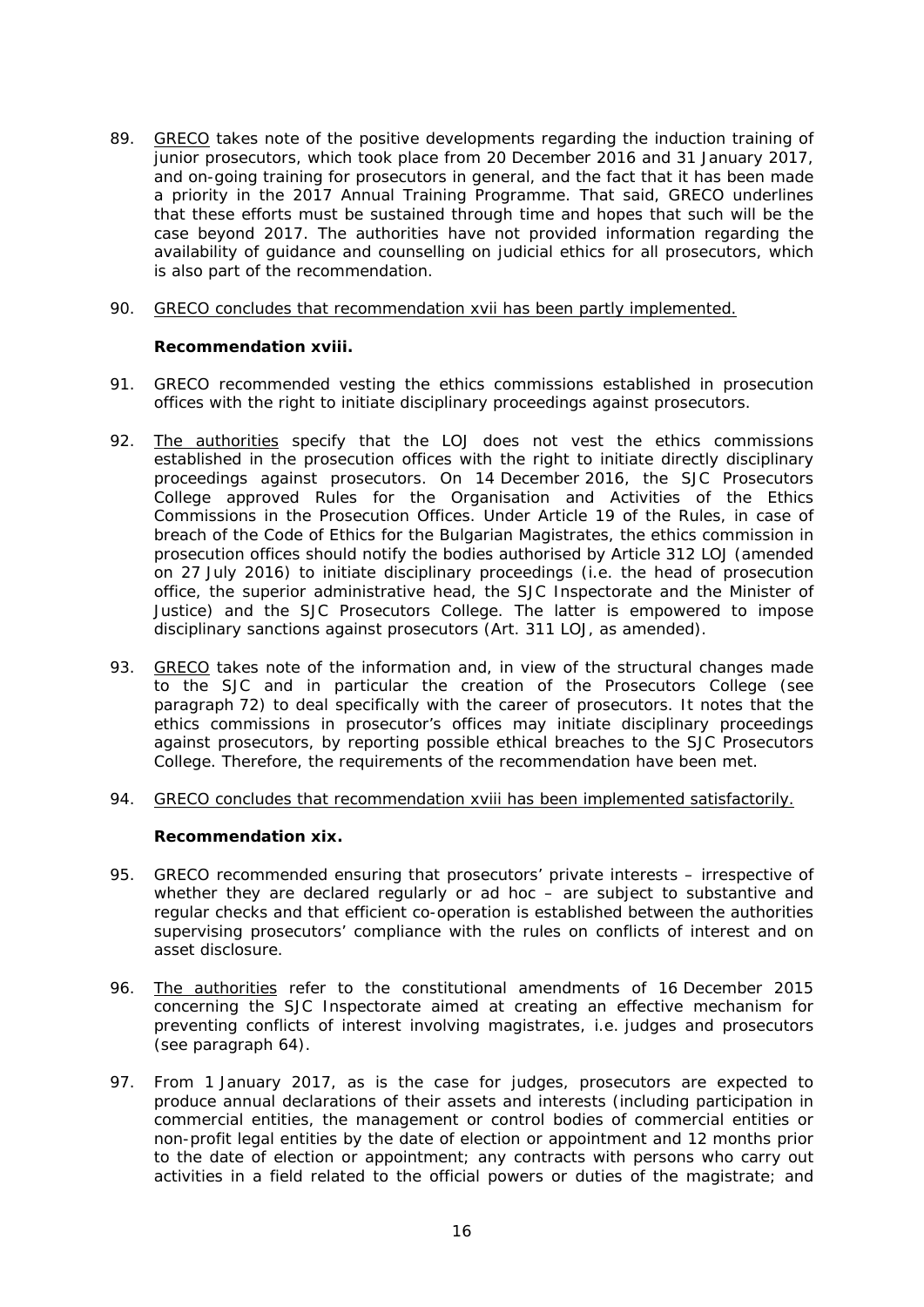data on related persons when the magistrate has a private interest in relation to the activities of such persons) to the SJC Inspectorate (see paragraph 65). The SJC Inspectorate carries out checks on the authenticity of the facts.

- 98. In addition, as for judges, any prosecutor who has a private interest on a particular occasion must submit a declaration of conflict of interest to the SJC Inspectorate and suspend the execution of their powers with regard to the person or activity concerned. Where a law provides for special grounds for recusals and self-recusals, the special law is applied (Art. 175i, paras. 4-5, LOJ). The checks on conflicts of interest are initiated: following report submitted by any person; on a request of the magistrate concerned; ex officio by the SJC Inspectorate when finding breaches of conflicts of interest rules; when an act of a magistrate is revoked because a breach of recusal rules (Art. 175l, para. 1, LOJ).
- 99. New rules have been introduced in 2016 to strengthen co-operation between authorities supervising prosecutors' compliance with the rules on asset disclosure and on conflicts of interest (see paragraph 67).
- 100. GRECO takes note of the measures taken by the authorities to reinforce checks on private interests of prosecutors, similarly to those of judges, through additional monitoring powers given to the SJC Inspectorate, including through co-operation with other public bodies to obtain additional information, and the requirement on prosecutors to submit for control a declaration of assets and interests within a month after taking office, then every year and within one month after leaving office to the SJC Inspectorate. Further, prosecutors are required to make ad hoc declarations of conflicts of interest if a private interest arises. While these rules have only recently started being implemented, they appear to provide a more robust framework to prevent private interests of prosecutors interfering with the exercise of their office.
- 101. GRECO concludes that recommendation xix has been implemented satisfactorily.
- **III. CONCLUSIONS**
- 102. **In view of the foregoing, GRECO concludes that Bulgaria has implemented satisfactorily twelve of the nineteen recommendations contained in the Fourth Round Evaluation Report.** Of the remaining recommendations, six have been partly implemented and one has not been implemented.
- 103. More specifically, recommendations i, ii, vii, viii, x, xii, xiii, xiv, xv, xvi, xviii and xix have been implemented satisfactorily, recommendations iii, iv, v, vi, xi and xvii have been partly implemented and recommendation ix has not been implemented.
- 104. As regards the legislative process, a framework has been created for the involvement of civil society in the legislative process with the setting up of the Public Council, within the National Assembly, composed of civil society representatives, to facilitate public consultation, as well as the requirement for MPs to substantiate their proposals for amendments. In addition, the timeline for the examination of draft laws has been extended so as to allow for more time for interested parties to engage in the examination of bills in parliamentary committees at first and second readings.
- 105. A procedure has been put in place to tackle breaches of ethical rules by MPs, with a parliamentary committee being able to impose sanctions in case of infringements. Further, an independent review into the prevention of conflicts of interest and verification of asset declaration of MPs has been carried out and has informed the